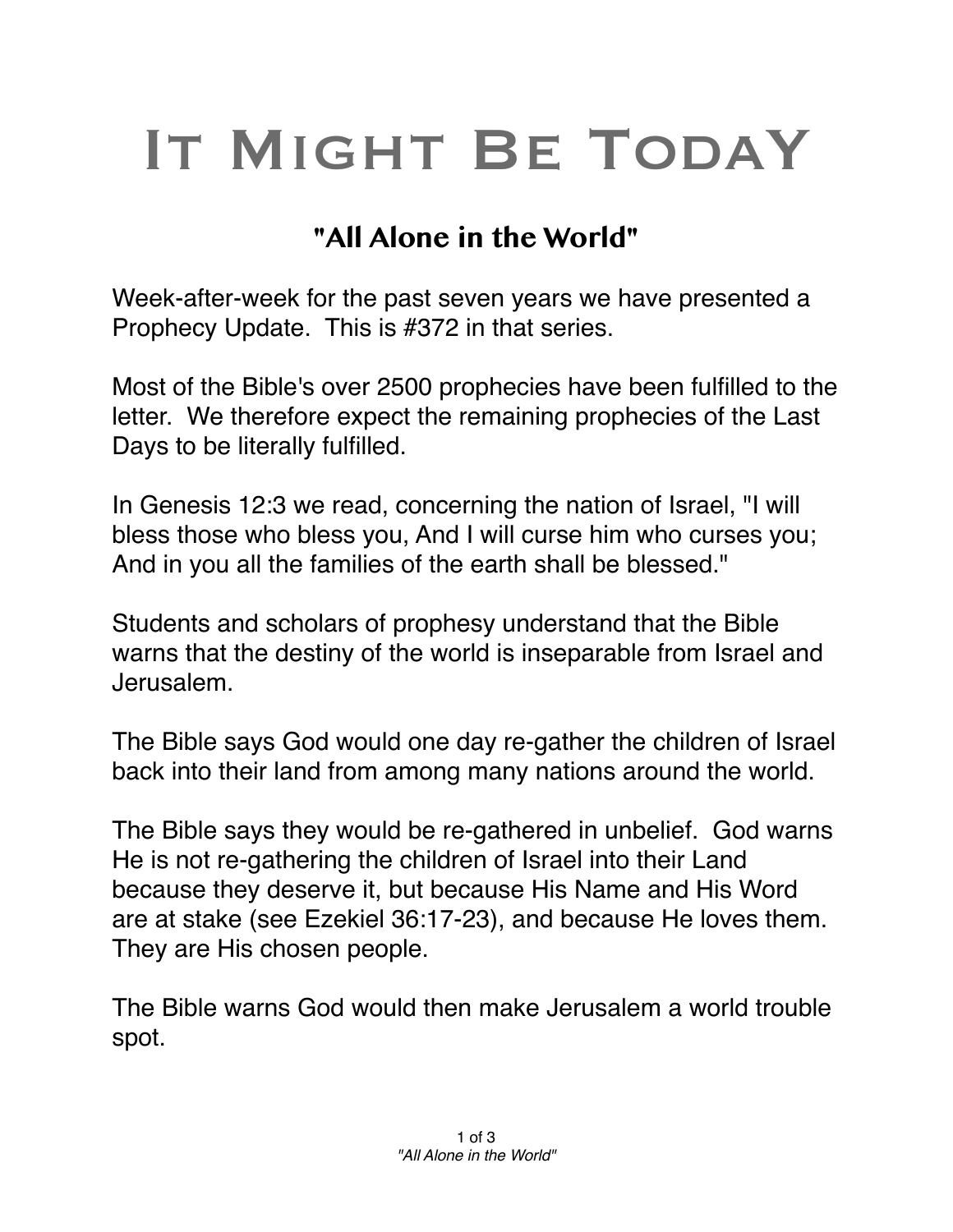The Bible further says that all nations of the world will turn against Israel.

All of these things either have happened, or they are happening.

In light of the prophesy that all nations will (eventually) turn against Israel, I am always disturbed when our great nation fails to fully support Israel.

This news item might seem a minor thing but it's just wrong.

On November 3rd, a Jewish website, [ynetnews.com](http://ynetnews.com), reported that the US Supreme Court is divided on a case involving Jewish passports.

## Excerpts:

The US Supreme Court appeared closely divided... as it considered whether Congress overstepped its authority in passing a law designed to allow American citizens born in Jerusalem to have Israel listed as their birthplace on passports.

Congress passed the law in 2002 but the government has never enforced it. Seeking to remain neutral on the hotly contested issue of sovereignty over a city holy to Jews, Muslims and Christians, the State Department allows passports to name Jerusalem as a place of birth, **with no country name included.**

The parents of a Jerusalem-born 12-year-old boy, US citizen Menachem Zivotofsky, have waged a long court battle to have his passport state he was born in Israel.

<http://www.ynetnews.com/articles/0,7340,L-4587662,00.html>